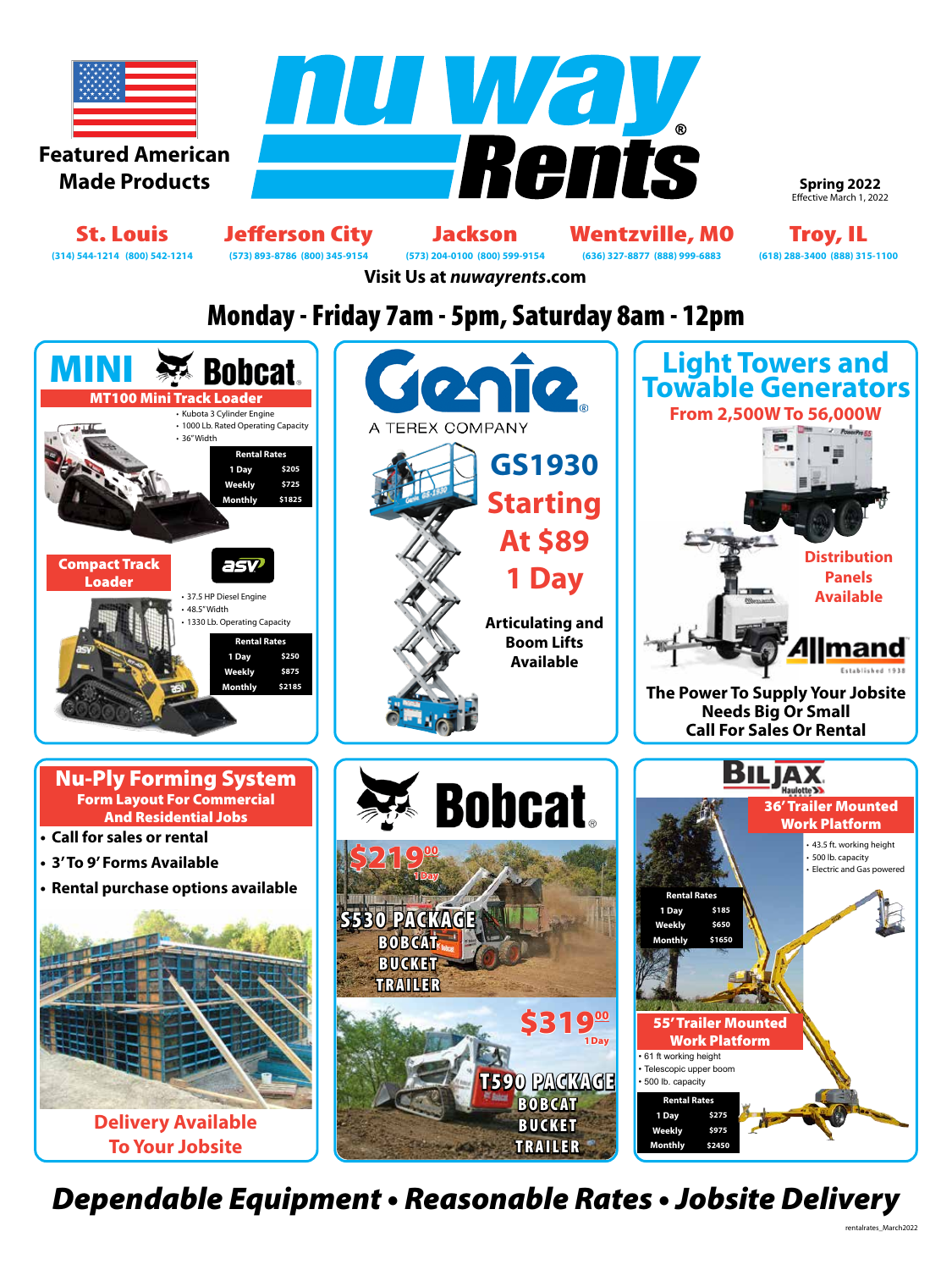

### Air Equipment

| <b>Air Compressors</b>                                   | Day   | Week  | <b>Month</b> |
|----------------------------------------------------------|-------|-------|--------------|
| Diesel, Tow Behind, 100 CFM                              | 105   | 365   | 850          |
| Diesel, Tow Behind, 185 CFM                              | 105   | 365   | 850          |
| Diesel, Tow Behind, 400 CFM                              | 165   | 575   | 1450         |
| Electric, Portable, 2 - 4 CFM, 2 HP                      | 25    | 85    | 225          |
| Gas, Portable, 7 - 13 CFM, 11/2 HP                       | 35    | 125   | 310          |
| <b>Air Tools</b>                                         | Day   | Week  | <b>Month</b> |
| <b>30 LB. Pavement Breaker</b>                           | 30    | 105   | 275          |
| 60 LB. Pavement Breaker                                  | 30    | 105   | 275          |
| 90 LB. Pavement Breaker                                  | 30    | 105   | 275          |
| 62 LB. Rock Drill                                        | 55    | 195   | 495          |
| 30 LB. Demolition Tool (Rivet Buster)                    | 40    | 140   | 350          |
| 20 LB. Chipping Hammer                                   | 20    | 70    | 175          |
| Air Impact 3/4"                                          | 65    | 190   | 425          |
| Sand Blaster 300 LB. Capacity Pot                        | 95    | 335   | 850          |
| Dowel Drill EZ Drill, single W/Dust<br><b>Extraction</b> | 230   | 800   | 2170         |
|                                                          |       |       |              |
| <b>Dowel Drill Dual EZ Drill W/DustExtraction</b>        | 380   | 1330  | 3600         |
| <b>Air Tools - Steel</b>                                 | Day   | Week  | Month        |
| <b>Asphalt Cutter</b>                                    | 10.00 | 30.00 | 60.00        |
| <b>Chisel Bit, Narrow</b>                                | 6.50  | 9.75  | 24.50        |
| Chisel, Wide 3"                                          | 6.50  | 9.75  | 24.50        |
| Clay Spade, 51/2"                                        | 10.00 | 30.00 | 60.00        |
| Drill Steel 1' - 3'                                      | 5     | 15    | 45           |
| Drill Steel 4' - 6'                                      | 8     | 23    | 68           |
| Drill Steel 8'                                           | 15    | 45    | 135          |
| <b>Moil Point</b>                                        | 6.50  | 9.75  | 24.50        |
| <b>Ground Rod Driver</b>                                 | 5.50  | 8.25  | 20.50        |
| <b>Air Tools - Accessories</b>                           | Day   | Week  | <b>Month</b> |
| Blowgun, 3/4"                                            | 5     | 15    | 20           |
| Hose, Air 1/4" x 50'                                     | 7     | 25    | 60           |
| Hose, Air 3/4" x 50'                                     | 7     | 25    | 60           |

|                                                                             | Day | Week | Month |
|-----------------------------------------------------------------------------|-----|------|-------|
| MT55 Walk Behind Mini Track Loader,<br>Diesel, 500 LB. Capacity, 36" Bucket | 175 | 625  | 1575  |
| Track Loader, 48" Terex, 700 LB Capacity                                    | 250 | 875  | 2185  |
| S530 Diesel, 1,750 LB. Capacity, 66"<br>Smooth or Tooth Bucket              | 219 | 765  | 1915  |
| T590 <b>Track Loader</b> , Diesel,<br>1,900 LB. Capacity, 68" Bucket        | 319 | 1115 | 2795  |
| T595 Track Loader with Cab, Diesel,<br>1,900 LB. Capacity, 68" Bucket       | 355 | 1245 | 3195  |
| T770 Track Loader, Diesel,<br>3,000 LB. Capacity, 80" Bucket                | 365 | 1250 | 3450  |
| T770 Track Loader with Cab, Diesel,<br>3,000 LB. Capacity, 80" Bucket       | 395 | 1385 | 3575  |
|                                                                             |     |      |       |

# Bobcat Attachments<br><sup>Dav Week</sup>

**Day Week Month**

**Stamps, Various Patterns/Textures**

**Sets Starting At** 140 500 1300 **Tamper, Jitter Bug, 48"** 8 | 25 | 45 **Wheelbarrow Poly** 15 45 90

|                                           | vay | weer | MUNICI |
|-------------------------------------------|-----|------|--------|
| Auger, skidloader/trackloader             | 75  | 275  | 745    |
| Auger Bit, 6", 9", 12", 15" and 18"       | 20  | 60   | 180    |
| Auger Bit, 24", 30", and 36"              | 30  | 90   | 270    |
| Auger Extension, 10", 17", 24" Adjustable | 15  | 45   | 115    |
| Auger Attachment for MT Series            | 50  | 175  | 450    |
| Breaker, Hydraulic, 600 FT. LBS.,         | 175 | 625  | 1565   |
| <b>Breaker For TB216 and MT Series</b>    | 175 | 625  | 1565   |
| Concrete Bucket with Chute                | 85  | 295  | 735    |
| Drop Hammer                               | 250 | 875  | 2250   |
| Grapple Bucket, 66"                       | 75  | 295  | 735    |
| <b>Pallet Forks</b>                       | 50  | 175  | 450    |
| Root Grapple Bucket, 66"                  | 75  | 295  | 735    |
| Sweeper, 72" (plus Addtl core charge)     | 115 | 405  | 1015   |
| Tiller For Mini Track Loader, 40″         | 75  | 275  | 745    |
| Tiller For Skid/Track Loader, 76″         | 100 | 350  | 900    |
| Tires, Foam Filled or Solid, set of 4     | 70  | 280  | 800    |
|                                           |     |      |        |







| <b>Pressure Washers</b>                                  | <b>Day</b>     | Week      | Month     |
|----------------------------------------------------------|----------------|-----------|-----------|
| 2500 PSI Cold Water, 5.5 HP Gas                          | 65             | 255       | 645       |
| 3500 PSI Cold Water, 13 HP Gas                           | 75             | 275       | 695       |
| 5000 PSI Cold Water, 24 HP Gas                           | 145            | 495       | 1250      |
| 3000 PSI Hot Water, 13 HP Gas                            | 145            | 495       | 1250      |
| 0° Orbital Action Tip                                    | 10             | 25        | 65        |
| <b>Sand Injector Kit</b>                                 | 15             | 45        | 135       |
| Extension Wand 6' - 18', 4000 PSI                        | 10             | 35        | 85        |
| <b>Surface Cleaner For Pressure Washer</b>               | 25             | 75        | 150       |
| Hose, 3/4" x 50', Water Hose                             | 6              | 18        | 40        |
| Hose, 11/2" x 50', Washdown Hose                         | 10             | 35        | 75        |
| <b>Floor Care</b>                                        | Day            | Week      | Month     |
|                                                          | 20             | 80        | 240       |
| Carpet Cleaner 13" Path                                  | 50             | 175       | 450       |
| Carpet Cleaner 16" Path                                  | 5              | 15        | 35        |
| <b>Upholstery Attachment</b>                             |                |           |           |
| Floor Machine, 17"                                       | 30             | 110       | 325       |
| 20" Walk Behind Floor Scrubber                           | 75             | 265       | 675       |
| 28" Walk Behind Floor Scrubber                           | 125            | 475       | 1250      |
| 32" Ride-on Floor Scrubber                               | 210            | 735       | 1850      |
| <b>Brushes Not Included in Floor Scrubber Rental</b>     |                |           |           |
| <b>Vacuums</b>                                           | <b>Day</b>     | Week      | Month     |
| Vacuum, 16 Gallon, Wet/Dry 11/4 HP                       | 25             | 95        | 325       |
| Vacuum, 55 Gallon Drum                                   | 35             | 105       | 300       |
| <b>Compaction Equipment</b>                              |                |           |           |
|                                                          | Day            | Week      | Month     |
| Vibratory Plate, 3300 LB. Force                          | 55             | 195       | 485       |
| Rammer (Jumping Jack)                                    | 55             | 195       | 485       |
| Vibratory Trench Roller 33" With Remote,                 |                |           |           |
| Sheepsfoot                                               | 225            | 780       | 2100      |
| Vibratory Plate, Reversible,                             |                |           |           |
| <b>18000 LB. Force</b>                                   | 200            | 740       | 1850      |
| Vibratory Roller - Walk Behind, 7 HP                     |                |           |           |
|                                                          | 115            | 425       | 1095      |
| Diesel, 8000 LB. Force (Double Drum)                     |                |           |           |
| Vibratory Roller - Ride-On, 16 HP Gas,                   | 115            | 425       | 1095      |
| 11/2 Ton (Double Drum)                                   |                |           |           |
| Vibratory Roller - Ride-On, 3 Cyl. Diesel,               | 215            | 650       | 1875      |
| 3 Ton (Double Drum)                                      |                |           |           |
| <b>Concrete Drills &amp; Breakers</b>                    |                |           |           |
|                                                          | <b>Day</b>     | Week      | Month     |
| <b>Core Drill Rig</b>                                    |                |           |           |
| (Diamond Core Bits From 11/2" - 12" Available)           | 65             | 225       | 565       |
| Core Drill, Hand Held 11/2" to 3" Capacity               | 65             | 225       | 565       |
| Rotary Hammer, 7/8" (SDS)                                | 15             | 55        | 145       |
| Rotary Hammer, 11/2" (Spline, SDS Max)                   | 25             | 95        | 225       |
| <b>Demolition Hammer, 25 LB., Electric</b>               |                |           |           |
| (SDS Max)                                                |                |           | 375       |
|                                                          | 45             | 155       |           |
|                                                          |                |           |           |
| Paving Breaker, 65 LB. (Electric)                        | 55             | 180       | 460       |
| Paving Breaker, Cordless, MX Fuel                        | 125            | 450       | 1125      |
| Extension Cords 10/3, 50' and 100'                       | 6              | 20        | 50        |
| <b>Concrete Tools</b>                                    |                |           |           |
|                                                          | Day            | Week      | Month     |
| <b>Bull Float, 48"</b>                                   | 12             | 36        | 75        |
| <b>Bull Float Handles</b>                                | $\overline{c}$ | 5         | 14        |
| Chute 12' Aluminum                                       | 15             | 55        |           |
|                                                          |                |           | 145       |
| Chute 16' Aluminum                                       | 20             | 70        | 175       |
| Chute 20' Aluminum                                       | 25             | 90        | 225       |
| Rebar TwinTier Tool (Ties up to #7 x #7)                 | 65             | 225       | 565       |
| Rebar Tying Tool (Ties up to #5 x #6)                    | 65             | 225       | 565       |
| Rebar Tying Tool (Ties up to #10 x #10)<br>Rollerbua 36" | 85<br>10       | 300<br>35 | 750<br>85 |



*Material Placement* **Day Week Month 10.6 Cu. Ft. 34" Wide** 125 450 1125 **Buggy Rened, 16 CU. FT.**  $\begin{array}{|c|c|c|c|c|} \hline \text{85} & \text{295} & \text{750} \ \hline \end{array}$ **Powered , 16 CU. FT.** 135 475 1195 **Buggy, Buggy, Buggy, Buggy, 25, 1965**<br>**Buyered, 16 CU.FT.** [165] [575] [1450] **Powered, 16 CU.FT.** 165 575 1450 **It Down, 31 CU. FT.** 195 705 2195 **Concrete Blanket 6' x 25' - 1 Week Min.** n/a 39 49 **Concrete Blanket 12' x 25' - 1 Week Min** n/a 75 95 **Concrete Bucket, 1 Yard or 3/4 Yard** 65 220 600 **or 3/4 Yard Bucket 15 45 125**<br>2 **Yard** 105 380 905 **Concrete Bucket, 2 Yard** 105 | 380 | 905 **Side Chute for 2 Yard Bucket** 20 60 150 **p, Up To 3 GPM** (Manual)  $\begin{array}{|c|c|c|c|c|} \hline \textbf{55} & 195 & 490 \hline \end{array}$ **p, w/ Mixer (Pneumatic)** 105 380 950<br>**ectric, Towable** 155 560 1395 **ectric, Towable e To Go 3.65 Gallon** 25 87.50 220 **Power Sprayer, 25' Hose, Cure Sprayer** 35 125 375 **France (Roller Tubes Not Included)** 100 350 875<br>Jand Held **Solution 125 ar, 6' - 12'** 15 | 55 | 135 **Screed, Gas, with Winches Base Price 20 FT. Section, 1 Week Min.** <sup>520</sup> <sup>1260</sup> t - up To 70 FT. *Surface Preparation* **Day Week Month 8" (Plus Cutters)** 75 | 225 | 765 **Propane , 8" (Plus Cutters)** 150 525 1325 **24" x 12", Electric**  $\begin{array}{|c|c|c|c|c|} \hline 55 & 195 & 485 \\ \hline 24 \text{ m} & 12 \text{ m} & 50 & 175 & 455 \\ \hline \end{array}$ **Surface Grinder, 24" x 12", Gas** 50 175 455 **24" x 12", Propane** | 60 | 210 | 525 **Electric, Single Head** 45 160 405 *Trowel Machines* **Day Week Month Trowelling Machine, Mini, Gas, 24"** 55 195 475 **Trophery Gas, 36"**  $\begin{array}{|c|c|c|c|} \hline \textbf{55} & 195 & 475 \\\hline \end{array}$ **Triangle Marson Contracts Figure 1** 65 225 575 **Trome, Propane, 36"** 120 420 995 **Troweling Machine,** Ride-On**, 34 HP Gas, 91" Non-Overlapping** <sup>245</sup> <sup>855</sup> <sup>2135</sup> *Blades Not Included in Trowel Machine Rental Vibrators* **Day Week Month e, 20' Shaft**<br>**Cal Shaft Type** 85 260 260 30 105 260 **Zal Shaft Type Vibrator, Gas, Backpack** 60 220 550 *Shaft And Head not Included in Vibrator Rental* rywall Equipment **Day Week Month Dolly, Drywall Contract 140 Drywall Sander 105 250 Vacuum For Sander** 25 85 200 **Drywall Texture Gun** 15 45 90 **Pall 14'5" Max** 45 | 185 | 395 **Scaffolding, 6' Multi-Purpose Interior** 35 115 285 **15** | 30 | 90 **- 3' Pony Section - Outriggers (4 per set)**  $\begin{array}{|c|c|c|c|} \hline 5 & 15 & 45 \\ \hline \end{array}$ **- Guardrail & Toeboard** 5 15 45 **Example 100 Feeding Magazine)** 30 100 250 Dust Extraction **Day Week Month Attachment HDC400** 15 52.50 135 **Watary Hammer 1/4"-2-5/8" HDC200** 1/4"-2-5/8" NDC200 **Wall Mount for Rotary Hammer 2-1/4"- 6" HDC250** <sup>10</sup> <sup>25</sup> <sup>55</sup>

St. Louis • Jefferson City • Jackson • Wentzville, MO • Troy, IL **TITI***NA* Rents

Monday - Friday 7am - 5pm, Saturday 8am - 12pm *Rates Subject To Change Without Notice*

**Vac HEPA 125 CFM Bosch/Husqvarna/**

**Vac HEPA 258 CFM 110V, Husqvarna S26** 65 225 35

**EDCO/DeWalt, Filters and Bags Additional** 45 175 400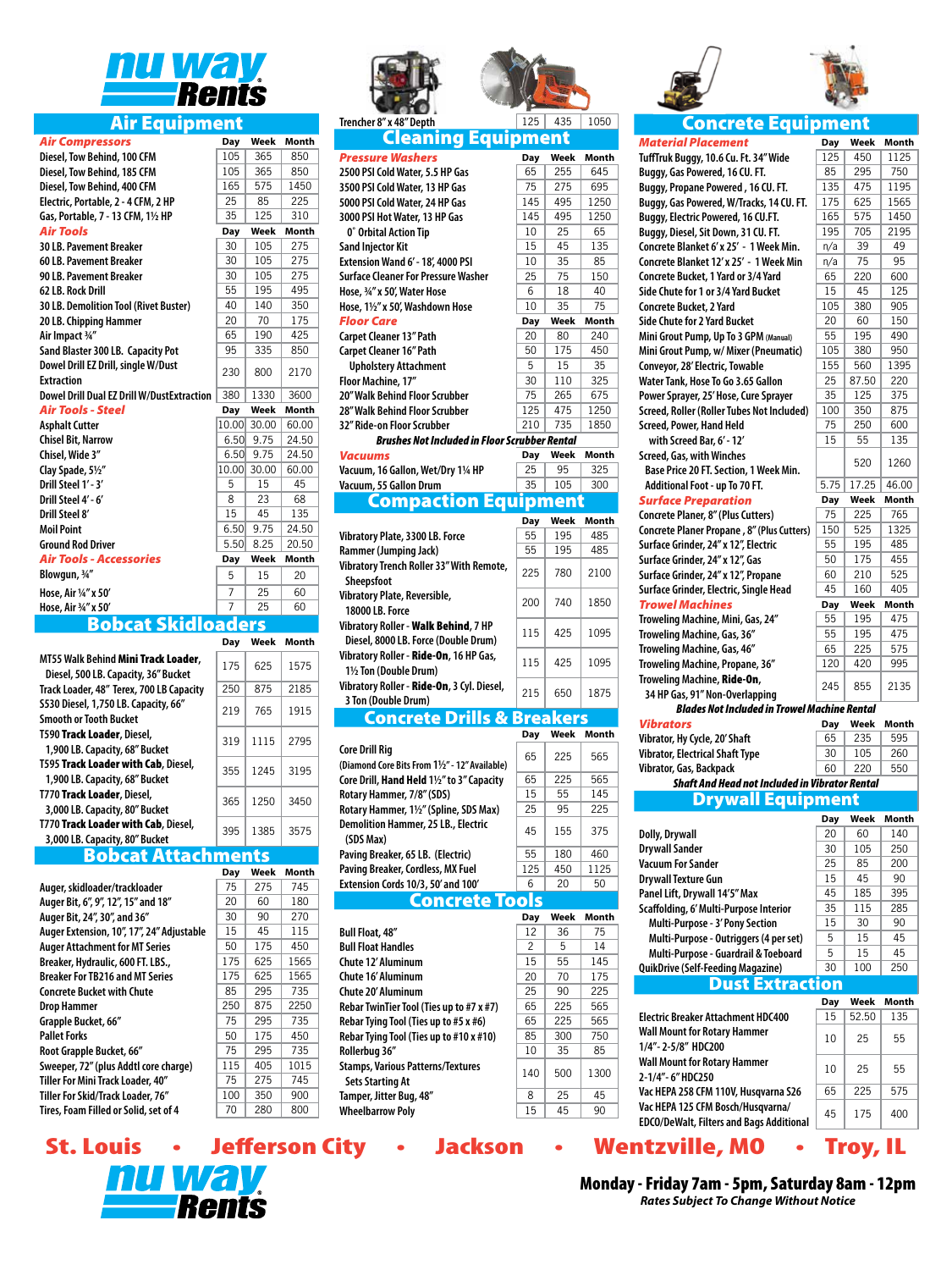

## **Vac T8600 700 CFM Propane Dust/Slurry** 175 625 1575

| <b>Excavation Tools &amp; Equipment</b>                      |     |      |              |
|--------------------------------------------------------------|-----|------|--------------|
| <b>Augers</b>                                                | Day | Week | <b>Month</b> |
| Auger 1 Man 2-3/8" - 8"                                      | 35  | 140  | 350          |
| Auger 1 Man 4" - 12", Outrigger Type                         | 55  | 225  | 595          |
| Auger 2 Man 4" - 12"                                         | 45  | 180  | 450          |
| Auger (Skidloader Attachment) 6" - 36"                       | 75  | 275  | 695          |
| Auger Bit - 6", 9", 12", 15", and 18"                        | 20  | 60   | 180          |
| Auger Bit -24", 30", and 36" Bits Additional                 | 30  | 90   | 270          |
| <b>Excavators</b>                                            | Day | Week | Month        |
| Excavator E20 or TB216, 7'7" Max Depth,                      | 205 | 715  | 1795         |
| 12" and 24" Trenching Bucket                                 |     |      |              |
| Excavator E10, 6' Max Depth                                  | 175 | 615  | 1535         |
| 9, 12"and 16" Trenching Bucket                               |     |      |              |
| Excavator E35, 10' Max Depth                                 | 275 | 960  | 2625         |
| 13", 18", 24" or 30" Trenching Bucket                        |     |      |              |
| Excavator E35 with Cab, 10' Max Depth                        | 305 | 1065 | 2950         |
| 13", 18", 24" or 30" Trenching Bucket                        |     |      |              |
| Auger for E35 excavator                                      | 75  | 275  | 695          |
| Grapple for E35 use with thumb                               | 50  | 175  | 450          |
| Excavator E50, 11'6" Max Depth                               | 335 | 1175 | 2950         |
| 12", 24", or 36" Trenching Bucket                            |     |      |              |
| <b>Trenchers</b>                                             | Day | Week | <b>Month</b> |
| Trencher, Edger, Small Conduit and<br><b>Invisible Fence</b> | 65  | 225  | 565          |
| Trencher, 5" x 30" Walk Behind w/Tracks                      | 155 | 545  | 1375         |
| Trencher, 6" x 36" Walk Behind w/Tracks                      | 175 | 625  | 1575         |
| <b>Trailers Available</b>                                    |     |      |              |

### Fastening Equipment

|                                                      | Day | Week | <b>Month</b> |
|------------------------------------------------------|-----|------|--------------|
| Finish Nailer or Stapler, Air                        | 30  | 105  | 265          |
| <b>Flooring Nailer or Stapler, Air</b>               | 35  | 140  | 350          |
| <b>Framing Nailer, Air</b>                           | 25  | 85   | 215          |
| <b>Positive Placement Nail Gun, Air</b>              | 35  | 125  | 315          |
| Roofing Nailer, Air                                  | 25  | 85   | 215          |
| <b>Trimpulse Airless Finish Nailer Kit</b>           | 30  | 105  | 265          |
| <b>Trimpulse Airless Angled Finish Nailer</b>        | 30  | 105  | 265          |
| <b>Impulse Airless Framing Nailer Kit</b>            | 35  | 140  | 350          |
| Powder Actuated, Semi-Auto 27 Caliber                | 25  | 75   | 225          |
| Siding Nailer, Coil Pneumatic 2-1/2" Cap.            | 35  | 125  | 295          |
| por Care Tools                                       |     |      |              |
|                                                      | Day | Week | Month        |
| Carpet Cleaner/Extractor, 16"                        | 50  | 175  | 450          |
| <b>Carpet Dryer</b>                                  | 20  | 70   | 175          |
| <b>Upholstery Attachment</b>                         | 5   | 15   | 35           |
| 20" Walk Behind Floor Scrubber                       | 75  | 265  | 675          |
| 28" Walk Behind Floor Scrubber                       | 125 | 475  | 1250         |
| 28" Ride-on Floor Scrubber, 30 Gal. Tank             | 210 | 735  | 1850         |
| <b>Brushes Not Included in Floor Scrubber Rental</b> |     |      |              |
| Carpet Stretcher, Power to 22'                       | 35  | 140  | 350          |
|                                                      |     |      |              |
| <b>Long Reach Air Chisel</b>                         | 30  | 105  | 265          |
| Roller, 100 LB. Linoleum/Tile                        | 15  | 45   | 90           |
| Floor Stripper, Vinyl - Push Type                    | 50  | 175  | 450          |
| Floor Stripper, Vinyl - Self Propelled               | 125 | 450  | 1150         |
| 26" Flooring Stripper - Electric Rideon              | 450 | 1575 | 4050         |
| <b>Tile Stripper CTS-12</b>                          | 85  | 295  | 750          |
| <b>Blades Not Included in Floor Stripper Rental</b>  |     |      |              |
| <b>Sanders</b>                                       | Day | Week | <b>Month</b> |
| Edger, 7" with Dust Collector                        | 25  | 85   | 215          |
| 8" Drum Sander with Dust Collector                   | 30  | 105  | 295          |
| Floor Sander, 17" Disc                               | 30  | 110  | 325          |
| Orbital Sander, 12" x 18" w/ Dust Collector          | 45  | 180  | 450          |
| <b>Tile Cutters and Saws</b>                         | Day | Week | <b>Month</b> |
| Tile Cutter, "Dual Bar" 12" Capacity                 | 15  | 45   | 90           |
| Tile Saw, Electric 10" Blade                         |     |      |              |
| (18" Capacity/12" Diagonal)                          | 60  | 250  | 525          |



| Surface Grinder, Gas                                   | 50  | 175  | 455   |
|--------------------------------------------------------|-----|------|-------|
| Surface Grinder, Propane                               | 60  | 210  | 525   |
| Grinder, 11" Diamond, Inserts additional               | 65  | 225  | 575   |
| Surface Grinder, 8" Diamond Disc                       | 150 | 525  | 1325  |
| Husqvarna PG280 Surface Grinder Electric               | 65  | 225  | 575   |
| Husqvarna PG450 Planetary Surface<br>Grinder, Electric | 125 | 450  | 1125  |
| Husqvarna PG510 Planetary Surface<br>Grinder, Electric | 155 | 545  | 1375  |
| <b>Generators</b>                                      |     |      |       |
|                                                        | Day | Week | Month |
| 2000 Watts, Gas, Inverter GFCI                         | 35  | 125  | 310   |
|                                                        |     |      |       |
| 2500 Watts, Gas                                        | 35  | 125  | 310   |
| 6000 Watts, Gas, Auto Idle                             | 60  | 210  | 525   |
| 15000 Watts, Gas, Wheel Kit                            | 100 | 300  | 900   |
| <b>Tow Behind Generators</b>                           | Day | Week | Month |
| 10000 Watts, Diesel, Generator/Welder                  | 95  | 335  | 850   |
| 15000 Watts Max, Diesel, 240 Single Phase              | 100 | 300  | 900   |
| 20000 Watts Max, Diesel, 480 3 Phase                   | 115 | 345  | 1075  |
| 64000 Watts Max, Diesel                                | 195 | 650  | 1865  |
| <b>Distribution Box</b>                                | 75  | 250  | 650   |
| <b>Spider Box</b>                                      | 35  | 100  | 250   |
| <b>Heaters</b>                                         |     |      |       |
|                                                        | Day | Week | Month |
| 155,000 BTU, Forced Air, LP                            | 30  | 95   | 225   |

| 375,000 BTU, Forced Air, LP               | 40         | 140          | 350   |
|-------------------------------------------|------------|--------------|-------|
| 220,000 BTU, Convection, LP               | 15         | 45           | 100   |
| 150,000-165,000 BTU, Forced Air, Kerosene | 30         | 95           | 225   |
| 125,000 BTU, Tent Event LP                | 75         | 265          | 675   |
| 400,000 BTU, Indirect Heater, Diesel      | 135        | 325          | 1095  |
| <b>Ladders And Scaffoldi</b>              |            | $\mathbf{C}$ |       |
| <b>Scaffolding</b>                        | Day        | Week         | Month |
| Scaffolding, 6' Multi-Purpose Interior    | 35         | 115          | 285   |
| Multi-Purpose - 3' Pony Section           | 15         | 30           | 90    |
| Multi-Purpose - Outriggers (4 per set)    | 5          | 15           | 45    |
| Multi-Purpose - Guardrail & Toeboard      | 5          | 15           | 45    |
| <b>Ladders</b>                            | Day        | Week         | Month |
| Step Ladder, 8' Fiberglass                | 12         | 40           | 100   |
| Step Ladder, 12' Fiberglass               | 15         | 55           | 135   |
| Step Ladder, 16' Fiberglass               | 25         | 87.50        | 225   |
| <b>Extension Ladder, 24' Aluminum</b>     | 15         | 50           | 125   |
| <b>Extension Ladder, 28' Aluminum</b>     | 20         | 65           | 155   |
| <b>Extension Ladder, 32' Aluminum</b>     | 20         | 65           | 155   |
| <b>Extension Ladder, 36' Aluminum</b>     | 25         | 85           | 225   |
| <b>Extension Ladder, 40' Aluminum</b>     | 30         | 105          | 265   |
| Ladder Jacks, Pair                        | 10         | 35           | 75    |
| Aluminum Stage, 2-Man 12" x 12'           | 15         | 55           | 135   |
| Aluminum Stage, 2-Man 20" x 16'           | 25         | 85           | 225   |
| Aluminum Stage, 2-Man 20" x 20'           | 35         | 125          | 295   |
| Aluminum Stage, 2-Man 20" x 24'           | 35         | 115          | 295   |
| Lawn, Garden, & Landscaping               |            |              |       |
| <b>Lawn Care</b>                          | <b>Day</b> | Week         | Month |
| Acrotor Wolle Dobind Tune                 | $\circ$    | つのに          | 705   |

| 80  | 295 | 795  |
|-----|-----|------|
| 80  | 295 | 795  |
| 65  | 225 | 565  |
| 65  | 225 | 565  |
| 15  | 35  | 75   |
| 50  | 175 | 350  |
| 50  | 175 | 400  |
| 199 | 700 | 1750 |
| 10  | 30  | 60   |
| 75  | 275 | 695  |
| 50  | 175 | 370  |
| 55  | 195 | 450  |
| 65  | 225 | 565  |
| 105 | 380 | 950  |
|     |     |      |



| STIHL Mini Tiller                                                      | 25         | 90         | 200                                 |
|------------------------------------------------------------------------|------------|------------|-------------------------------------|
| Roto Tiller, 4 HP                                                      | 45         | 150        | 300                                 |
| Roto Tiller, Front Tine, 5.5 HP                                        | 55         | 190        | 425                                 |
| Roto Tiller, Rear Tine, Self-Propelled                                 | 75         | 225        | 565                                 |
| Roto Tiller, Rear Tine, Self Propelled Large                           | 105        | 375        | 950                                 |
| <b>Straw Blowers, Skid Mounted</b>                                     | 95         | 285        | 735                                 |
| <b>Straw Blowers, Towable</b>                                          | 175        | 625        | 1575                                |
| <b>Tree Care</b>                                                       | Day        | Week       | Month                               |
| Chain Saw, 16" Bar - Chain Additional                                  | 45         | 160        | 320                                 |
| Chain Saw, 18" Bar - Chain Additional                                  | 50         | 175        | 360                                 |
| Chain Saw, 24" Bar - Chain Additional                                  | 65         | 230        | 575                                 |
| Chipper, 6", 25 HP Gas, Tow Behind                                     | 195        | 675        | 1675                                |
| Chipper, 12", 102 HP Diesel, Tow Behind                                | 395        | 1390       | 3475                                |
|                                                                        | 45         | 155        | 375                                 |
| Pole Pruner, Chain Additional                                          | 165        | 585        | 1475                                |
| <b>Stump Grinder with tracks</b>                                       |            |            |                                     |
| <b>Trenchers</b>                                                       | <b>Day</b> | Week       | Month                               |
| Trencher, Edger, Small Cable/Conduit and                               | 65         | 225        | 565                                 |
| Invisible Fence                                                        |            |            |                                     |
| Trencher, 3" x 12" Depth with Shark Chain                              | 75         | 250        | 625                                 |
| Trencher, 5" x 30" Walk Benhind w/Tracks                               | 155        | 545        | 1375                                |
| Trencher, 6" x 36" Walk Benhind w/Tracks                               | 175        | 625        | 1575                                |
| evels And Transits.                                                    |            |            |                                     |
|                                                                        | Day        | Week       | Month                               |
| <b>Sewer Laser Package</b>                                             | 100        | 325        | 725                                 |
| <b>Laser with Receiver</b>                                             | 50         | 225        | 675                                 |
| <b>LR20 Receiver with Mount</b>                                        | 45         | 165        | 425                                 |
| <b>Laser Sensor</b>                                                    | 20         | 60         | 180                                 |
| <b>Level Kit</b>                                                       | 30         | 105        | 265                                 |
| <b>Transit</b>                                                         | 50         | 175        | 395                                 |
| <b>Site Rod</b>                                                        | 5          | 15         | 30                                  |
| <b>Tripod</b>                                                          | 5          | 15         | 40                                  |
| <b>Lifting And Hoisting Equip</b>                                      |            | pment      |                                     |
|                                                                        |            |            |                                     |
|                                                                        | Day        | Week       | Month                               |
| Aerial Work Platform, 24'9"                                            | 70         | 245        | 615                                 |
|                                                                        |            |            |                                     |
| Boom Lift, 55' Articulating, w/outriggers,                             | 325        | 1150       |                                     |
| 4 X 4, Dual Fuel, Self Propelled                                       |            |            |                                     |
| Boom Lift, 45' Articulating, 4 X 4,                                    |            |            | 2875                                |
| <b>Dual Fuel, Self Propelled</b>                                       | 295        | 995        |                                     |
| Boom Lift, 55'/50' Articulating, Electric/                             |            |            |                                     |
| Gas, Towable                                                           | 275        | 975        |                                     |
| Boom Lift, 36' Telescopic, Electric/Gas,                               |            |            |                                     |
| Towable                                                                | 185        | 650        | 2395<br>2450<br>1650                |
| Boom Lift, 33' Articulating, Electric                                  | 225        | 750        |                                     |
| Boom Lift, 65' Telescopic, 4 X 4 Diesel                                | 375        | 1350       | 3175                                |
| Scissor, 19' H x 30" W, Electric                                       | 89         | 299        | 699                                 |
| Scissor, 26' H x 32" W, Electric                                       | 115        | 405        | 995                                 |
| Scissor, 33' H x 68" W, Diesel,                                        |            |            |                                     |
| <b>Rough Terrain with Outriggers</b>                                   | 225        | 795        |                                     |
| <b>Material Lifts</b>                                                  | <b>Day</b> | Week       |                                     |
| Contractor Lift, 24'650 LB. Capacity                                   | 45         | 195        | 395                                 |
|                                                                        | 45         | 195        | 395                                 |
| Drywall/Panel Lift, 150 LB. Capacity<br><b>Material Placement</b>      | <b>Day</b> | Week       |                                     |
|                                                                        | 35         |            |                                     |
| Pallet Jack, Manual, 5500 LB. Capacity                                 | 225        | 125<br>715 | 315                                 |
| Fork Lift, Propane, 5000 LB. Capacity                                  | 250        | 875        |                                     |
| Fork Lift, Propane, 6000 LB. Capacity                                  |            |            |                                     |
| <u>ighting Equipment.</u>                                              |            |            |                                     |
| <b>Arrow Board, Solar Powered</b>                                      | 55         | 195        | 495                                 |
| Portable Light Stand, Halogen                                          | 15         | 45         | 120                                 |
| (2) 500 Watt, 4' - 8' Telescoping                                      |            |            |                                     |
| Portable Light Stand, LED 25' Mast, Needs                              |            |            |                                     |
| 110V                                                                   | 75         | 265        | 675                                 |
| Glo Bug                                                                | 75         | 225        | 700                                 |
| Light Plant, Diesel, (4) 1000 Watt,                                    |            |            |                                     |
| 30' Tower and 6000 Watt Generator                                      | 115        | 335        | 1700<br>1995<br>1775<br>2195<br>795 |
| <b>Miscellaneous</b>                                                   |            |            |                                     |
|                                                                        | 65         | 225        | Month<br>Month<br>575               |
| Air Scrubber, 1200 CFM HEPA<br>Dust Suppressor, Skid Mounted, 240V,3PH | 285        | 995        | 2595                                |



**St. Louis Jefferson City Jackson Wentzville Troy, IL**

**(314) 544-1214 (800) 542-1214 (573) 893-8786 (800) 345-9154 (573) 204-0100 (800) 599-9154 (636) 327-8877 (888) 999-6883 (618) 288-3400 (888) 315-1100**